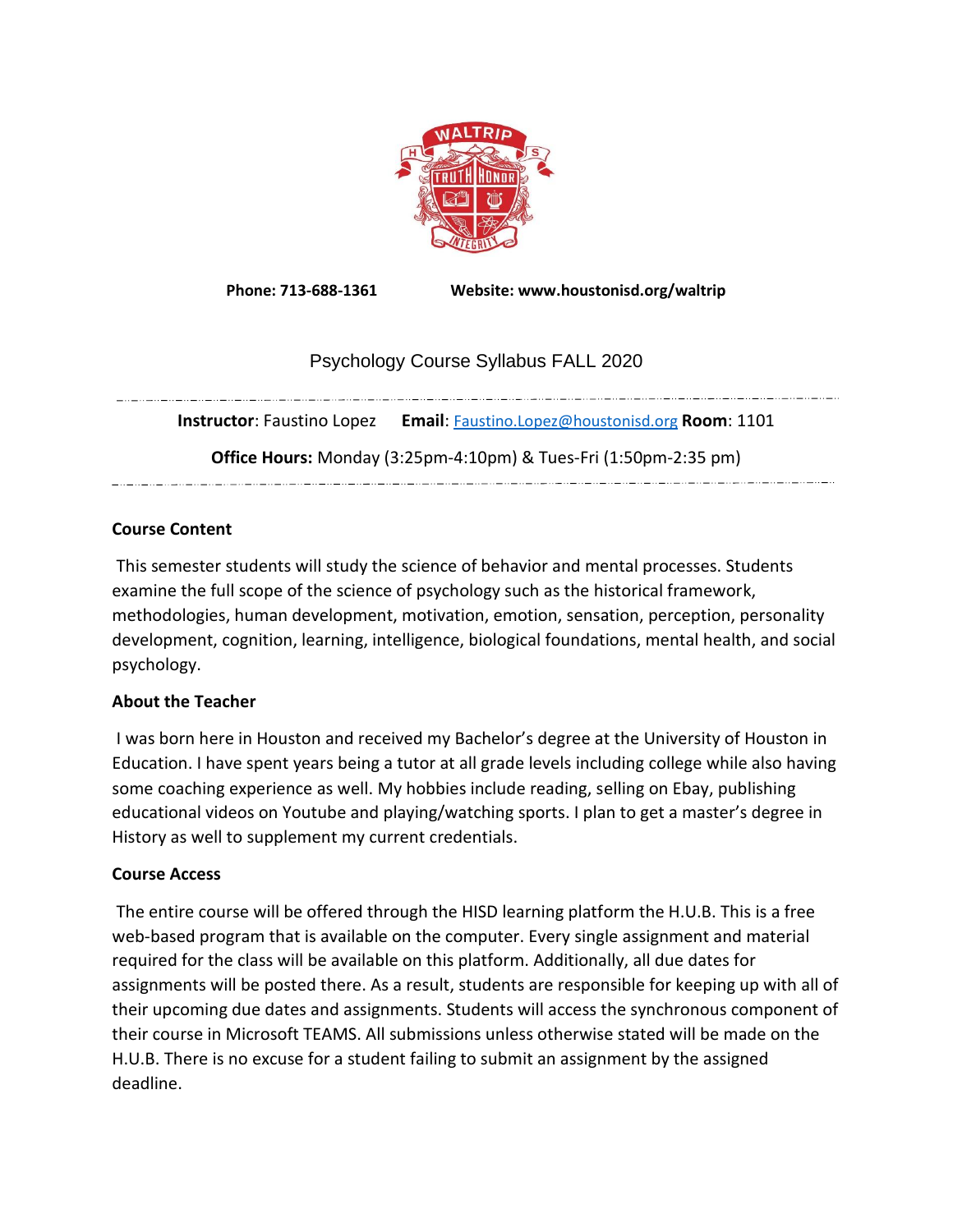## **Ongoing Objectives**

By the end of the course, the student shall be able to:

- Analyze various concepts in Psychology
- Evaluate credibility of psychological studies
- Use the scientific method to reason with theories
- Understand Human interaction and motives

## **Attendance and Participation**

Attendance and participation are required; it is difficult to learn the content if you are not present in class. You class participation and attendance can be a deciding factor if your class average straddles two grades. Be sure to see me about any missed work if you are absent.

## **Virtual Classroom Norms**

- Patience and Flexibility
- Start and end on time
- Mute microphone when you are not talking
- Dress appropriately
- Be aware of your surroundings if camera is turned on
- Respect everyone's point of view
- Use the "raise your hand" function if you have a question
- Use the chat box to ask and respond to questions
- Stay present and engaged
- Maintain a safe space

## **Student Expectations**

- I will respect all students and I expect the same respect in return. This means no profanity, or explicit behavior will be tolerated.
- Students will be expected to participate in class. It is okay to have wrong answers. It is okay to ask questions for clarification. It is okay to ask for more time, however, all students are expected to participate.
- Talking will not be permitted when the teacher is in the classroom and talking. There will be plenty of time for collaborative group work in which talking will be permitted. If you are talking, I expect it to be related to the course.